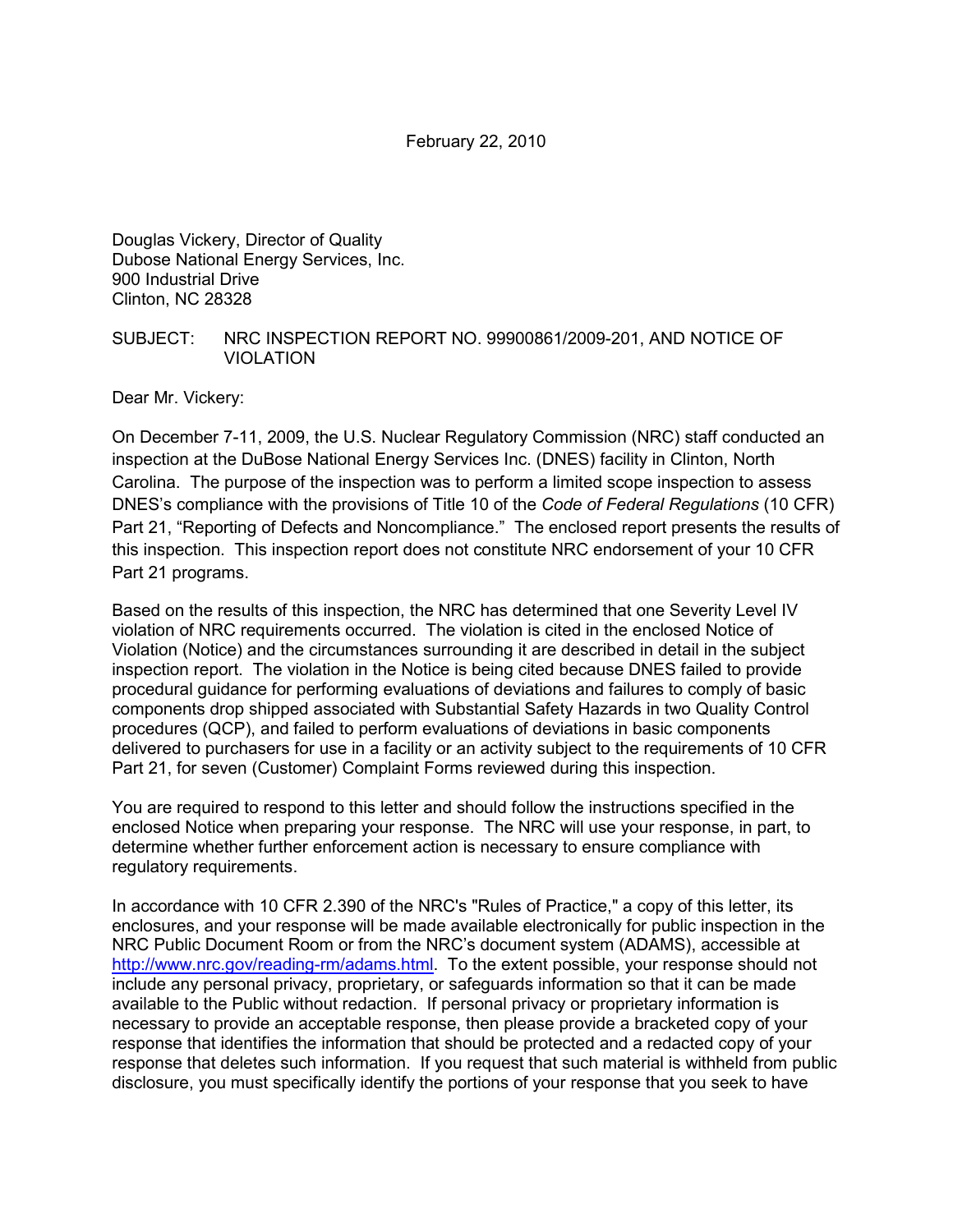withheld and provide in detail the bases for your claim (e.g., explain why the disclosure of information will create an unwarranted invasion of personal privacy or provide the information required by 10 CFR 2.390(b) to support a request for withholding confidential commercial or financial information). If safeguards information is necessary to provide an acceptable response, please provide the level of protection described in 10 CFR 73.21.

Sincerely,

**/RA/** 

 Richard A. Rasmussen, Chief Quality and Vendor Branch B Division of Construction Inspection & Operational Programs Office of New Reactors

Docket No. 99900861

Enclosures:

- 1. Notice of Violation
- 2. Inspection Report 99900861/2009-201 and Attachment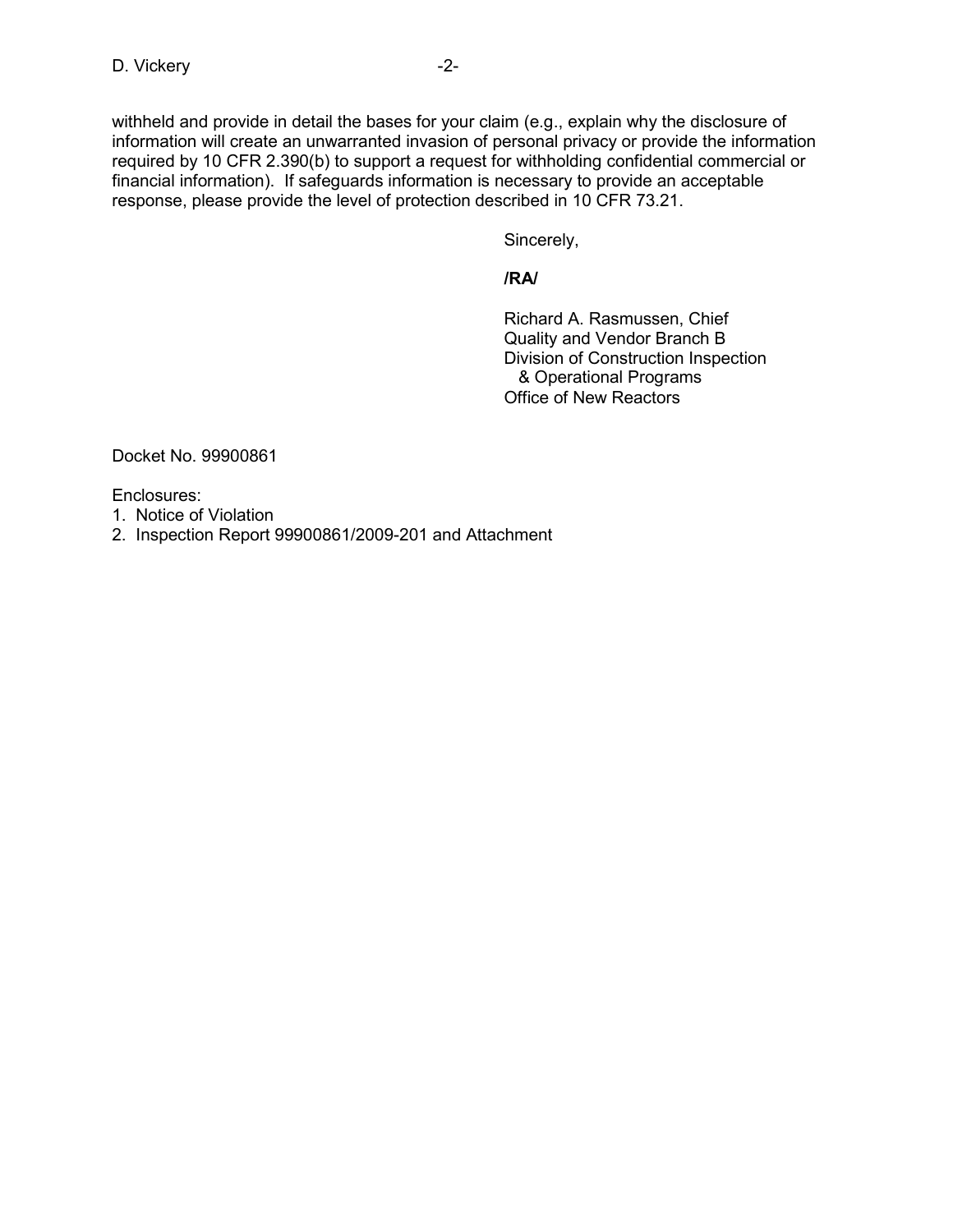withheld and provide in detail the bases for your claim (e.g., explain why the disclosure of information will create an unwarranted invasion of personal privacy or provide the information required by 10 CFR 2.390(b) to support a request for withholding confidential commercial or financial information). If safeguards information is necessary to provide an acceptable response, please provide the level of protection described in 10 CFR 73.21.

Sincerely,

**/RA/** 

 Richard A. Rasmussen, Chief Quality and Vendor Branch B Division of Construction Inspection & Operational Programs Office of New Reactors

Docket No. 99900861

Enclosures:

- 1. Notice of Violation
- 2. Inspection Report 99900861/2009-201 and Attachment

#### DISTRIBUTION:

| RidsNroDcipCQVP | RidsNroDcipCQVB | GTracy | <b>JTappert</b> | KKavanagh |
|-----------------|-----------------|--------|-----------------|-----------|
|-----------------|-----------------|--------|-----------------|-----------|

ADAMS Accession No.: ML100351249

| <b>OFFICE</b> | NRO/DCIP/CQVB    | NRO/DCIP/CQVB    | NRO/DCIP/CAEB |
|---------------|------------------|------------------|---------------|
| <b>NAME</b>   | JOrtega-Luciano  | <b>DPasquale</b> | <b>TFrye</b>  |
| <b>DATE</b>   | 2/17/10          | 2/17/10          | 2/19/10       |
| <b>OFFICE</b> | NRO/DCIP/CQVB/BC |                  |               |
| <b>NAME</b>   | RRasmussen       |                  |               |
| <b>DATE</b>   | 2/22/10          |                  |               |

## **OFFICIAL RECORD COPY**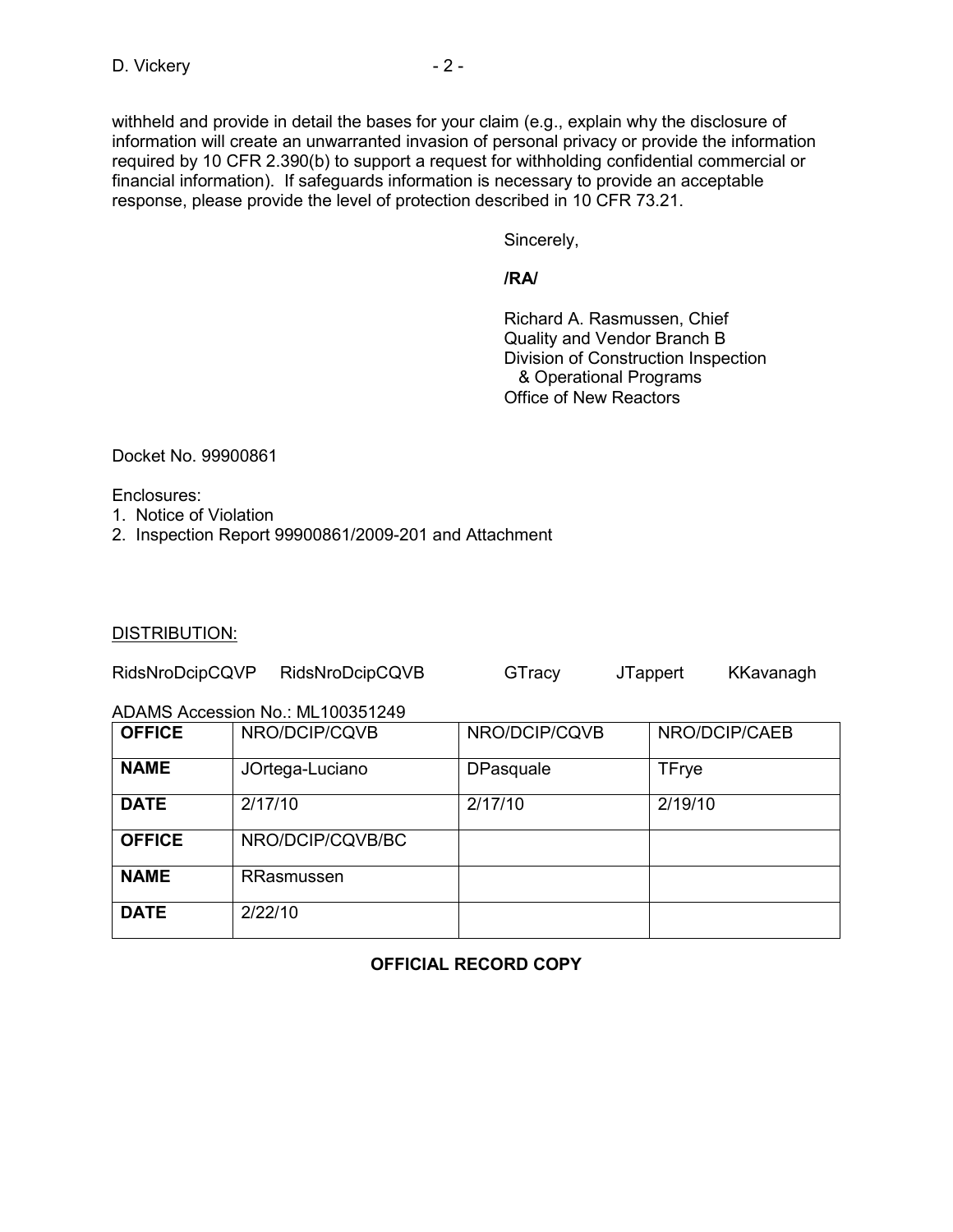## **NOTICE OF VIOLATION**

DuBose National Energy Services Docket Number 99900861 Clinton, NC 28328

900 Industrial Drive Inspection Report Number 2009-201

During a U.S. Nuclear Regulatory Commission (NRC) inspection conducted at the DuBose National Energy Services Inc. (DNES) facility in Clinton, North Carolina, on December 7-11, 2009, one violation of NRC requirements was identified. In accordance with the NRC Enforcement Policy, the violation is listed below:

A. Title 10, Section 21.21, "Notification of Failure to Comply or Existence of a Defect and Its Evaluation," of the *Code of Federal Regulations* (10 CFR 21.21)*,* paragraph 21.21(a), requires, in part, that each individual, corporation, partnership, or other entity subject to 10 CFR Part 21, "Reporting of Defects and Noncompliance," shall adopt appropriate procedures to evaluate deviations and failures to comply associated with substantial safety hazards.

Contrary to the above, as of December 11, 2009, DNES failed to include appropriate procedural guidance in two Quality Control procedures (QCP), and in seven instances failed to evaluate the (Customer) Complaint Reports for deviations in basic components delivered to purchasers, to assure these deviations were not substantial safety hazards. Specifically, DNES did not:

- 1. Provide procedural guidance for performing evaluations of deviations and failures to comply associated with Substantial Safety Hazards in QCP 1-7, "Procedure for Compliance with 10 CFR 21," Revision 9, dated May 29, 2009, and did not provide procedural guidance for the performance of evaluations of deviations and failures to comply for basic components drop shipped from DNES sub-supplier's which were subsequently rejected during customer receipt inspection activities in QCP 1-10, "Customer Complaint/Return Procedure," Revision 1, dated August 28, 2007.
- 2. Perform evaluations of deviations in basic components delivered to purchasers, to assure these deviations were not substantial safety hazards, for the following Complaint Reports:
	- i. Complaint Report dated 12/02/09 Re: Crane PO 47264,
	- ii. Complaint Report dated 11/16/09 Re: T&T Enterprises/Invar PO 34325,
	- iii. Complaint Report dated 11/04/09 Re: Bechtel PO 25494.608,
	- iv. Complaint Report dated 10/20/09 Re: FP&L PO 00122312,
	- v. Complaint Report dated 10/20/09 Re: Shaw Modular PO 56612 OP,
	- vi. Complaint Report dated 10/07/09 Re: APS PO 500536387,
	- vii. Complaint Report dated 07/31/09 Re: Areva PO 1008030104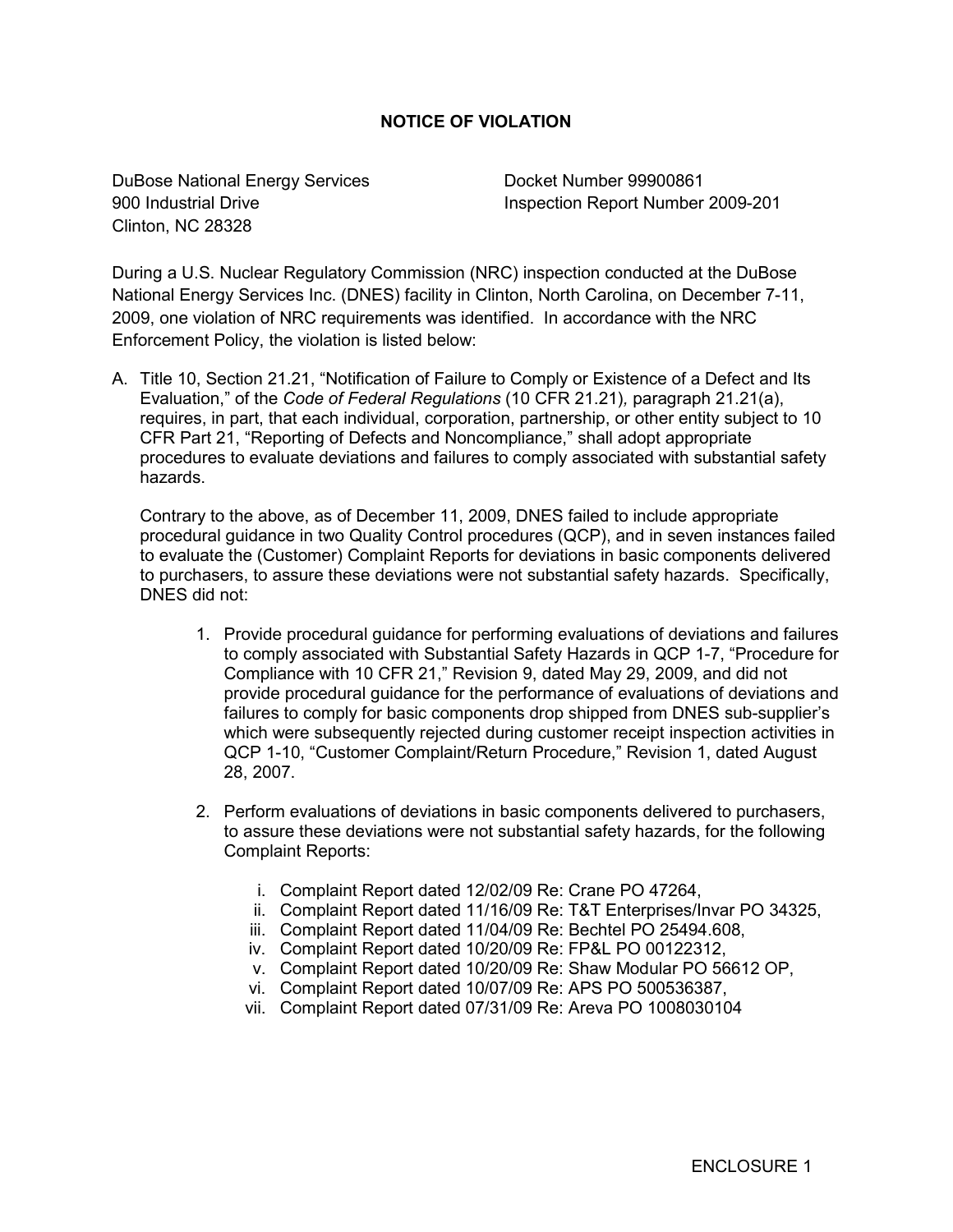D. Vickery **D.** 2 -

This issue has been identified as Violation 99900861/2009-201-01.

This is a Severity Level IV violation (Supplement VII).

Pursuant to the provisions of 10 CFR 2.201, "Notice of Violation," you are hereby required to submit a written statement or explanation to the U.S. Nuclear Regulatory Commission, ATTN: Document Control Desk, Washington, D.C. 20555-0001, with a copy to the Chief, Quality and Vendor Branch 2, Division of Construction Inspection and Operational Programs, Office of New Reactors, within 30 days of the date of the letter transmitting this Notice of Violation. This reply should be clearly marked as a "Reply to a Notice of Violation" and should include: (1) the reason for the violation, or, if contested, the basis for disputing the violation; (2) the corrective steps that have been taken and the results achieved; (3) the corrective steps that will be taken to avoid further violations; and (4) the date when full compliance will be achieved. Your response may reference or include previous docketed correspondence, if the correspondence adequately addresses the required response. Where good cause is shown, consideration will be given to extending the response time.

Because your response will be made available electronically for public inspection in the NRC Public Document Room or from the NRC's Agency-wide Documents Access and Management System (ADAMS), to the extent possible, it should not include any personal privacy, proprietary, or safeguards information so that it can be made available to the public without redaction. ADAMS is accessible from the NRC Web site at http://www.nrc.gov/reading-rm/adams.html. If personal privacy or proprietary information is necessary to provide an acceptable response, then please provide a bracketed copy of your response that identifies the information that should be protected and a redacted copy of your response that deletes such information. If you request withholding of such material, you must specifically identify the portions of your response that you seek to have withheld and provide in detail the bases for your claim of withholding (e.g., explain why the disclosure of information will create an unwarranted invasion of personal privacy or provide the information required by 10 CFR 2.390(b) to support a request for withholding confidential commercial or financial information). If safeguards information is necessary to provide an acceptable response, please provide the level of protection, described in 10 CFR 73.21.

Dated this 22 day of February 2010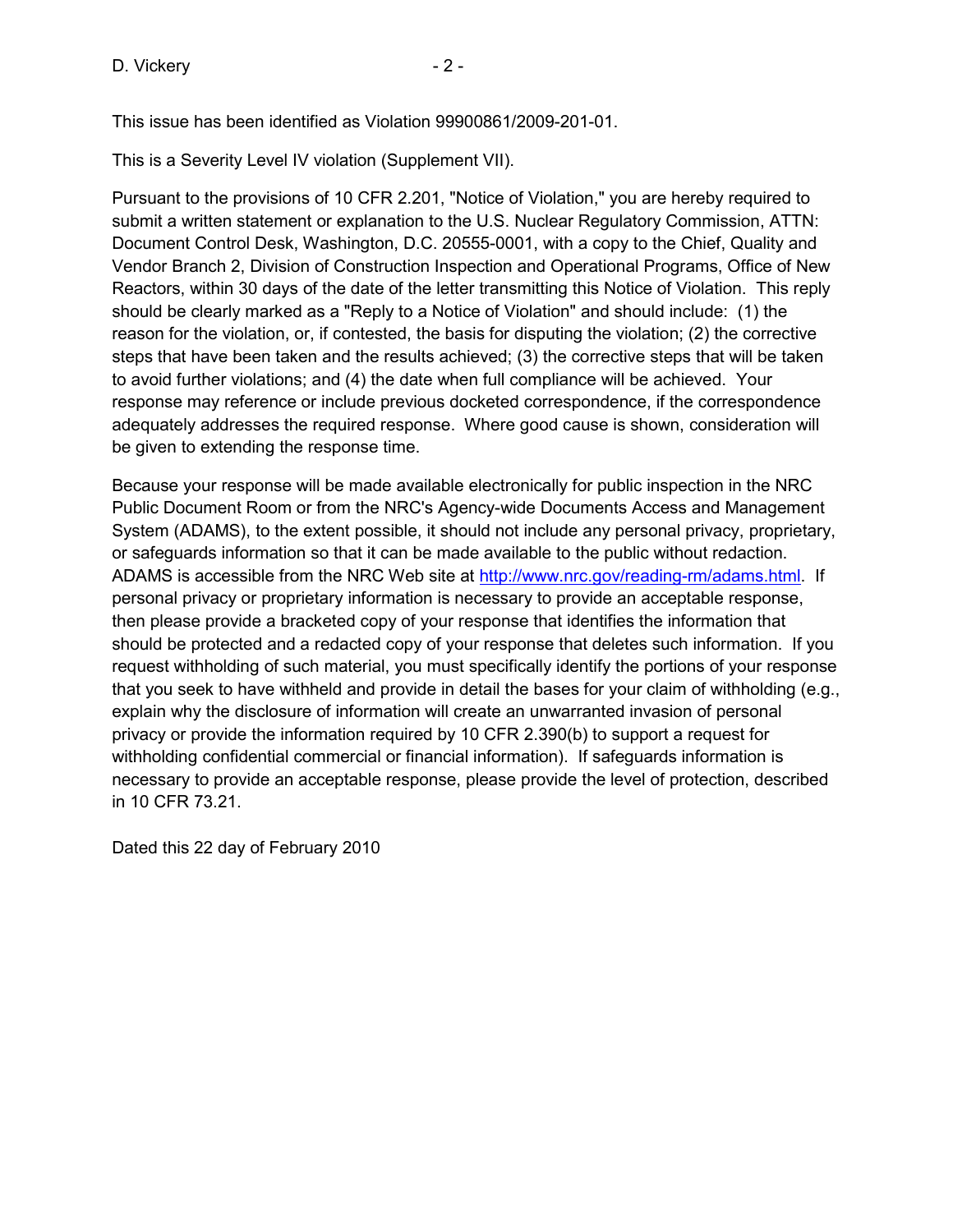## U.S. NUCLEAR REGULATORY COMMISSION OFFICE OF NUCLEAR REACTOR REGULATION DIVISION OF ENGINEERING VENDOR INSPECTION REPORT

| Docket No.:              | 99900861                                                                                                                                                                                                         |                                 |
|--------------------------|------------------------------------------------------------------------------------------------------------------------------------------------------------------------------------------------------------------|---------------------------------|
| Report No.:              | 99900861/2009-201                                                                                                                                                                                                |                                 |
| Vendor:                  | Dubose National Energy Services Inc.<br>900 Industrial Drive<br>Clinton, NC 28328<br>Phone (800) 590-2150                                                                                                        |                                 |
| <b>Vendor Contact:</b>   | Mr. Douglas Vickery, Director of Quality<br>Phone (910) 590-2151 x139<br>Dougvickery1@comcast.net                                                                                                                |                                 |
| Nuclear Industry:        | DuBose National Energy Services Inc. (DNES) is a supplier of<br>ASME Code and non-code, safety-related and non safety-related<br>fabrication materials and fabrication services to the nuclear power<br>industry |                                 |
| <b>Inspection Dates:</b> | December 7-11, 2009                                                                                                                                                                                              |                                 |
| Inspectors:              | Daniel Pasquale, NRO/DCIP/CQVB<br>Jonathan Ortega-Luciano, NRO/DCIP/CQVB                                                                                                                                         | <b>Team Leader</b><br>Inspector |
| Approved by:             | Richard A. Rasmussen, Chief<br>Quality & Vendor Branch B<br>Division of Construction Inspection<br>& Operational Programs<br><b>Office of New Reactors</b>                                                       |                                 |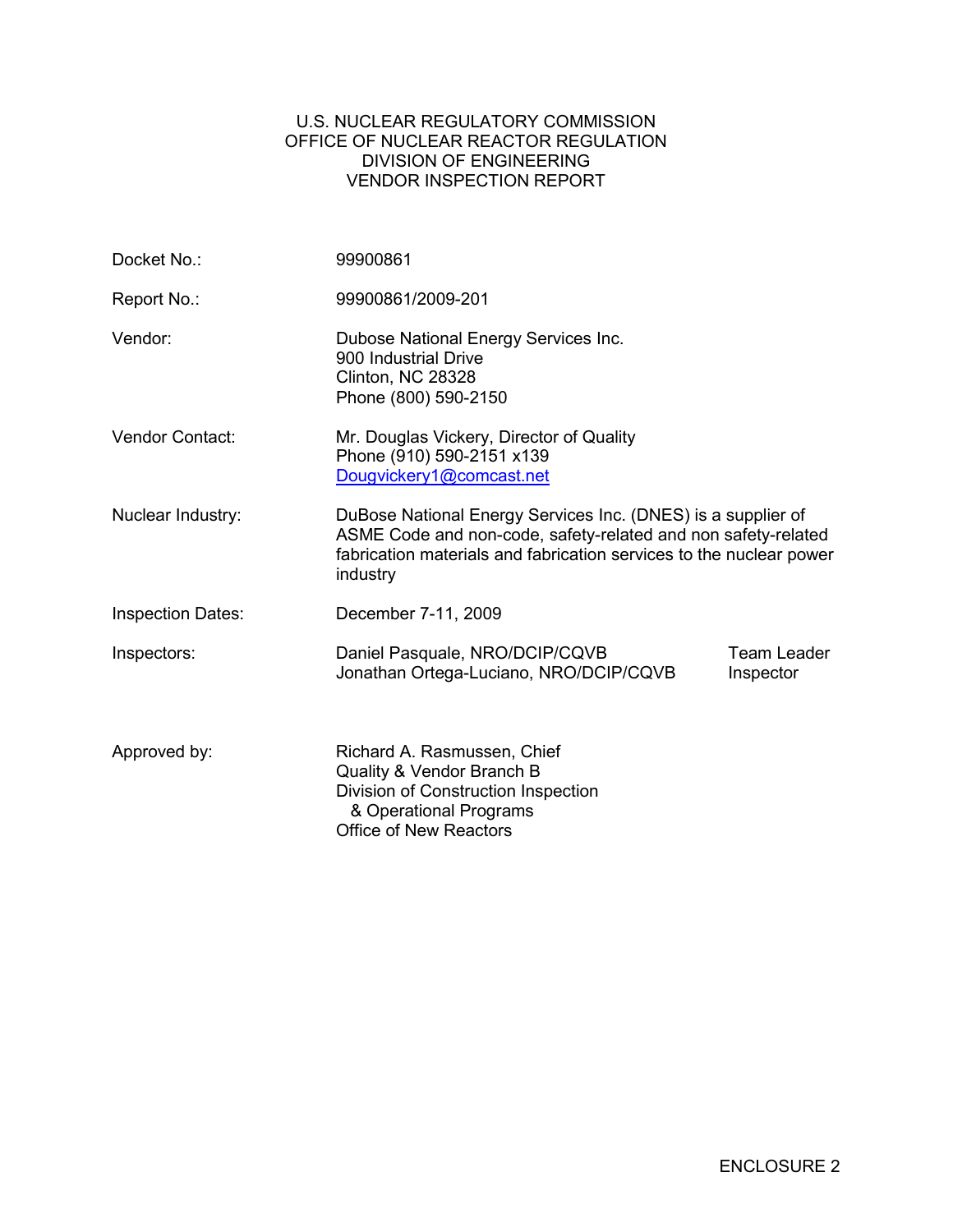# **EXECUTIVE SUMMARY**

### DuBose National Energy Services Inc. 99900861

The purpose of this inspection was to verify that DuBose National Energy Services Inc. (DNES) implemented an adequate 10 CFR Part 21 program that met U.S. Nuclear Regulatory Commission (NRC) regulatory requirements. The NRC inspectors reviewed portions of the Quality Assurance (QA) program and 10 CFR Part 21 controls that DNES had established and implemented to meet the regulations set forth in 10 CFR Part 21. The inspection was conducted at the DNES facility in Clinton, North Carolina.

The NRC inspection basis was:

• Title 10 of the *Code of Federal Regulations* (10 CFR) Part 21, "Reporting of Defects and Noncompliance"

The NRC staff implemented Inspection Procedure 36100, "Inspection of 10 CFR Part 21 and 50.55(e) Programs for Reporting Defects and Nonconformance," during the conduct of this inspection.

Concurrent with this inspection, the NRC staff also observed the performance of a routine Nuclear Procurement Issues Committee (NUPIC) supplier audit of DNES to assess the quality assurance audit process used for suppliers of components to the nuclear industry. The NRC staff implemented Inspection Procedure (IP) 43005, "NRC Oversight of Third-Party Organizations Implementing Quality Assurance Requirements," for this activity. The trip report of the NRC's observations, including a list of the persons contacted during the trip, is documented in a Trip Report dated February 19, 2010, (ADAMS Accession No. **ML100360120**).

During the NRC inspection at DNES, daily meetings were conducted between the NRC inspectors and DNES staff to discuss observations and/or findings.

There were no NRC inspections performed at DNES's facility in Clinton, NC in the previous five years. The results of this inspection are summarized below.

With the exception of the violation described below, the NRC inspection team concluded that the DNES's QA policies and procedures complied with the applicable requirements of 10 CFR Part 21. The NRC inspection team further concluded that DNES personnel were, with the exception of the examples indicated in the violation described below, implementing these policies and procedures effectively.

## 10 CFR Part 21

The NRC inspectors identified Violation 99900861/2009-201-01. The basis for this violation is comprised of two separate but related elements: 1) Both QCP 1-7, "Procedure for Compliance with 10 CFR 21," Rev. 9 and QCP 1-10, "Customer Complaint/Return Procedure," Rev. 1, failed to provide a direct connection to the 10 CFR Part 21 program and/or implementing procedures when deviations related to "drop-shipped" material from DNES's sub-suppliers are identified at receiving by licensees and; 2) DNES failed to perform evaluations of deviations in basic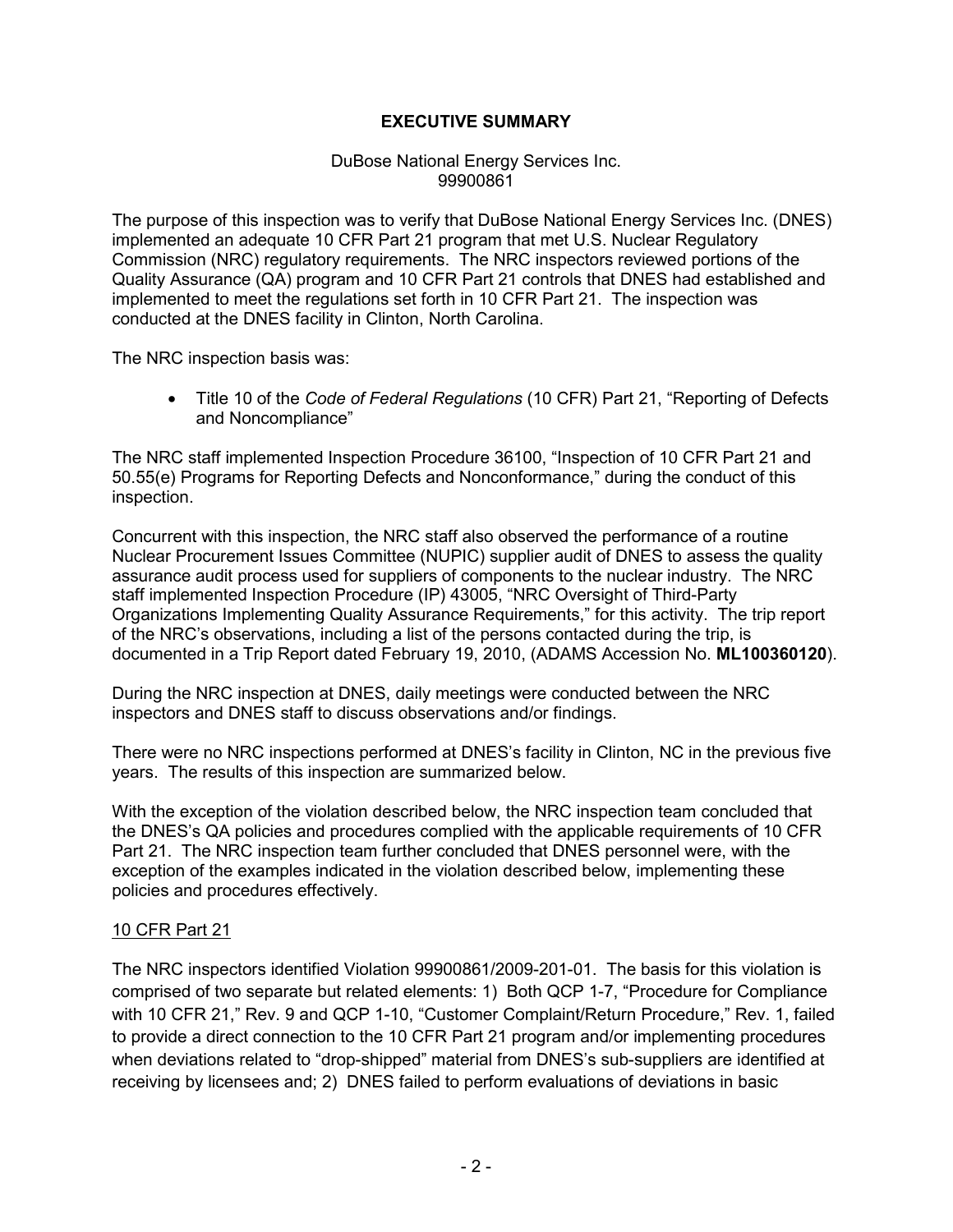components delivered to purchasers, to assure these deviations were not substantial safety hazards, for seven (Customer) Complaint Reports reviewed during this inspection.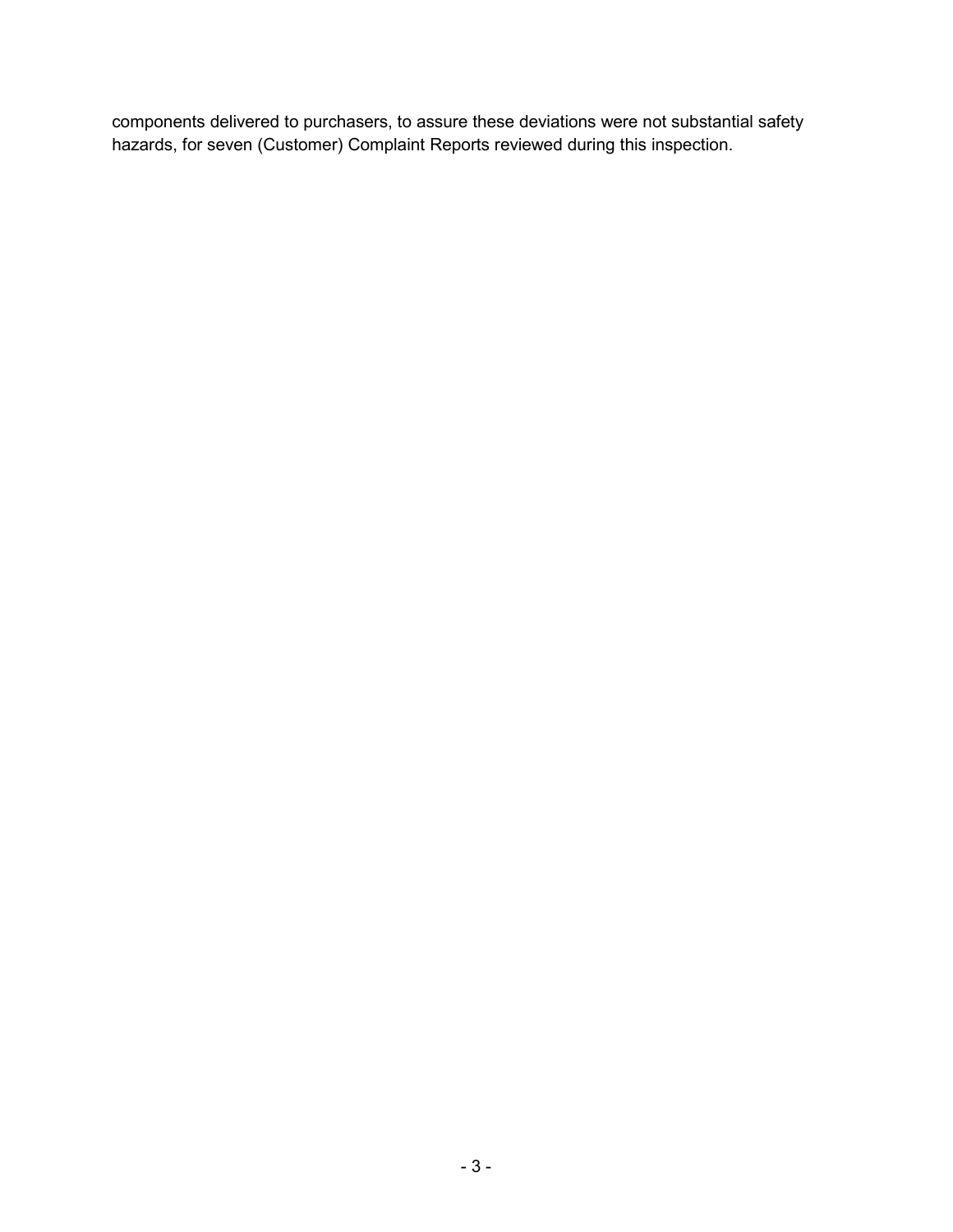# **REPORT DETAILS**

### 1. 10 CFR Part 21 Program

#### a. **Inspection Scope**

The NRC inspectors reviewed the implementing policies and procedures that govern DNES's 10 CFR Part 21 (Part 21) process to verify compliance with Part 21. These documents included:

- DNES, "Quality Program Manual for ASME Code Section III," Revision 02, dated 02/27/08
- QCP 1-4, "Control of Nonconforming Conditions and Corrective Actions", Rev. 10, dated 07/10/09
- QCP 1-6, "Purchasing Order Entry", Rev 5, dated 03/09/95
- QCP 1-7, "Procedure for Compliance with 10 CFR 21" Rev. 9, dated 05/29/09
- QCP 1-10, "Customer Complaint/Return Procedure" Rev. 1, dated 08/28/07
- DNES Complaint Report Form dated 11/04/09 Re: Bechtel PO 25494.608
- DNES Complaint Report Form dated 12/09/09 Re: Nine Mile PO 7712314
- DNES Complaint Report Form dated 12/02/09 Re: Crane PO 47264
- DNES Complaint Report Form dated 11/16/09 Re: T&T Enterprises/Invar PO 34325
- DNES Complaint Report Form dated 11/13/09 Re: Weir Valve PO 226081
- DNES Complaint Report Form dated 11/04/09 Re: Bechtel PO 25494.608
- DNES Complaint Report Form dated 11/02/09 Re: Tyco Valve PO A08334 Item 1
- DNES Complaint Report Form dated 10/20/09 Re: FP&L PO 00122312
- DNES Complaint Report Form dated 10/20/09 Re: Shaw Modular PO 56612 OP
- DNES Complaint Report Form dated 10/16/09 Re: Curtis Wright POs 445642 & 445643
- DNES Complaint Report Form dated 10/07/09 Re: APS PO 500536387
- DNES Complaint Report Form dated 07/31/09 Re: Areva PO 1008030104
- DNES Corrective Action No. 233, Issued 01/23/09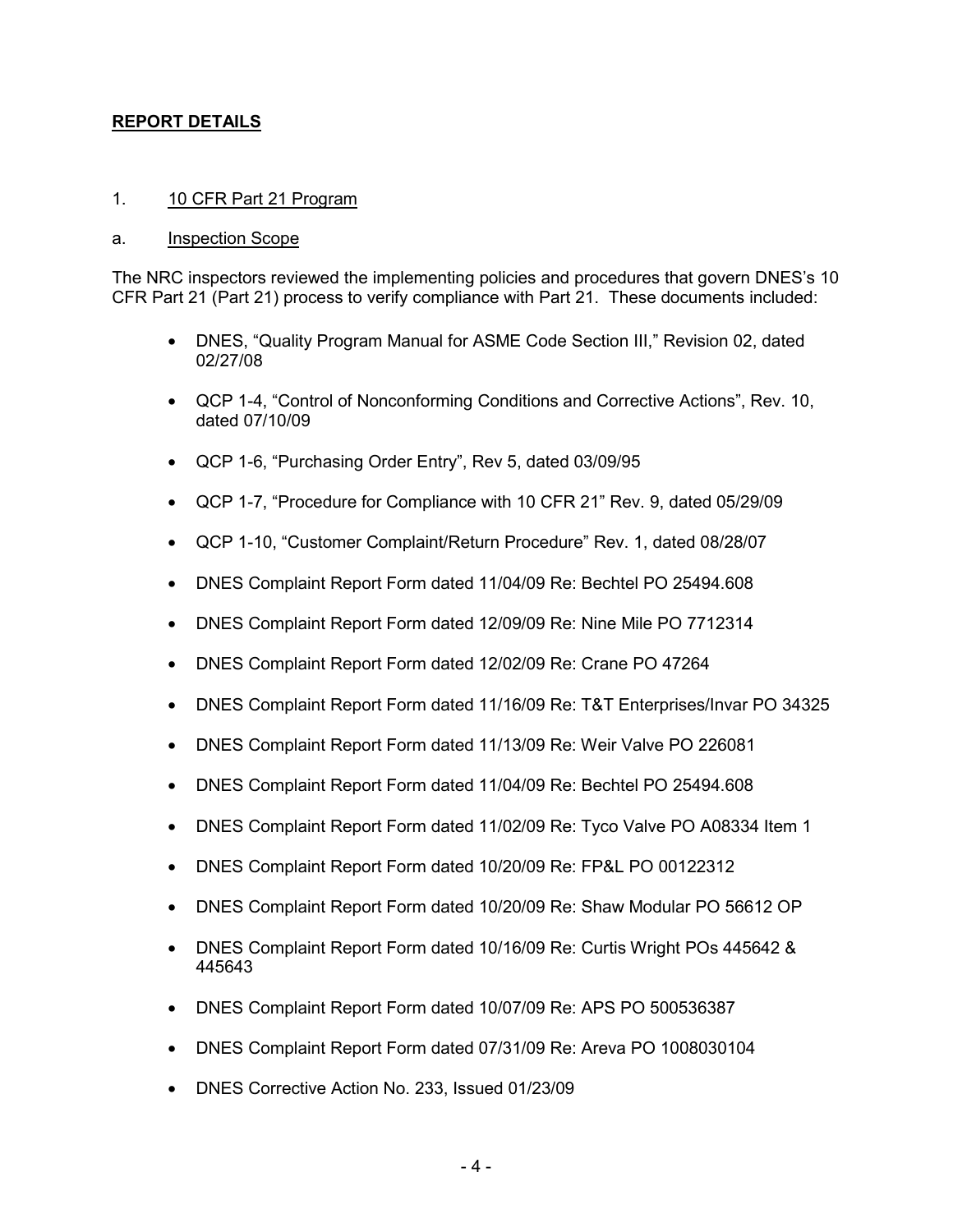- DNES Corrective Action No. 237, Issued 11/27/08
- DNES Corrective Action No. 248. Issued 12/07/09
- DNES Nonconformance Report No. 2131, issued 07/24/09
- DNES Nonconformance Report No. 2012, issued 05/01/09
- DNES Nonconformance Report No. 1922, issued 02/13/09
- DNES Purchase Order No. 74537-65, dated 03/12/09 to Western Flange
- DNES Purchase Order No. 75735-51, dated 07/02/09 to Sandvik materials Tech
- DNES Purchase Order No. 76595-51, dated 9/11/09 to Laboratory Testing Inc.

The NRC inspectors also reviewed DNES's log of Corrective Action Reports (CARs) generated in the past three years and reviewed the log of customer complaints for the last two quarters to ensure that DNES's processes were effective in identifying and evaluating conditions adverse to quality that may require entry into the Part 21 process. The inspectors found that DNES had not issued any Part 21 evaluations in the last three years. Therefore, the NRC inspectors were unable to perform a full effectiveness review of DNES's implementation of their Part 21 procedure. The NRC inspectors sampled DNES's Part 21 program implementation activities related to Part 21 postings and procurement documents.

b. Observations and Findings

# b.1 10 CFR Part 21 Policies and Procedures

DNES's process for implementing the requirements of Part 21 is presented in QCP 1-4, QCP 1-6, QCP 1-7, and QCP 1-10.

The DNES procedure for initiating and controlling nonconforming conditions, QCP 1-4, was reviewed for adequacy in providing a direct connection to their Part 21 reporting program. The review of this procedure indicated that both the PROBLEM/NON-CONFORMANCE REPORT (NCR), Form D-12 and the CORRECTIVE ACTION REPORT (CAR), Form 11-E, contained a check box to indicate the need to perform a related Part 21 evaluation. The incorporation of this step into their procedure provides the mechanism for evaluating deviations as required by Part 21 once a deviation has been entered into the NCR/CAR system. QCP 1-4 was found to be adequate as written.

The NRC inspectors concluded from a review of the DNES procedure for generating purchase orders to their sub-suppliers, QCP 1-6, that the requirement for invoking Part 21 onto DNES's sub-suppliers of basic components was adequately addressed in DNES's procedure. The NRC inspectors verified that DNES had specified the applicability of Part 21 when issuing safetyrelated procurement documents to its suppliers. The NRC staff concluded that QCP 1-6 was satisfactory in providing for the transference of requirements associated with Part 21.

The NRC inspector's review of QCP 1-7, DNES' Part 21 procedure, indicated that the procedure adequately invoked the requirements of Part 21 except as noted below.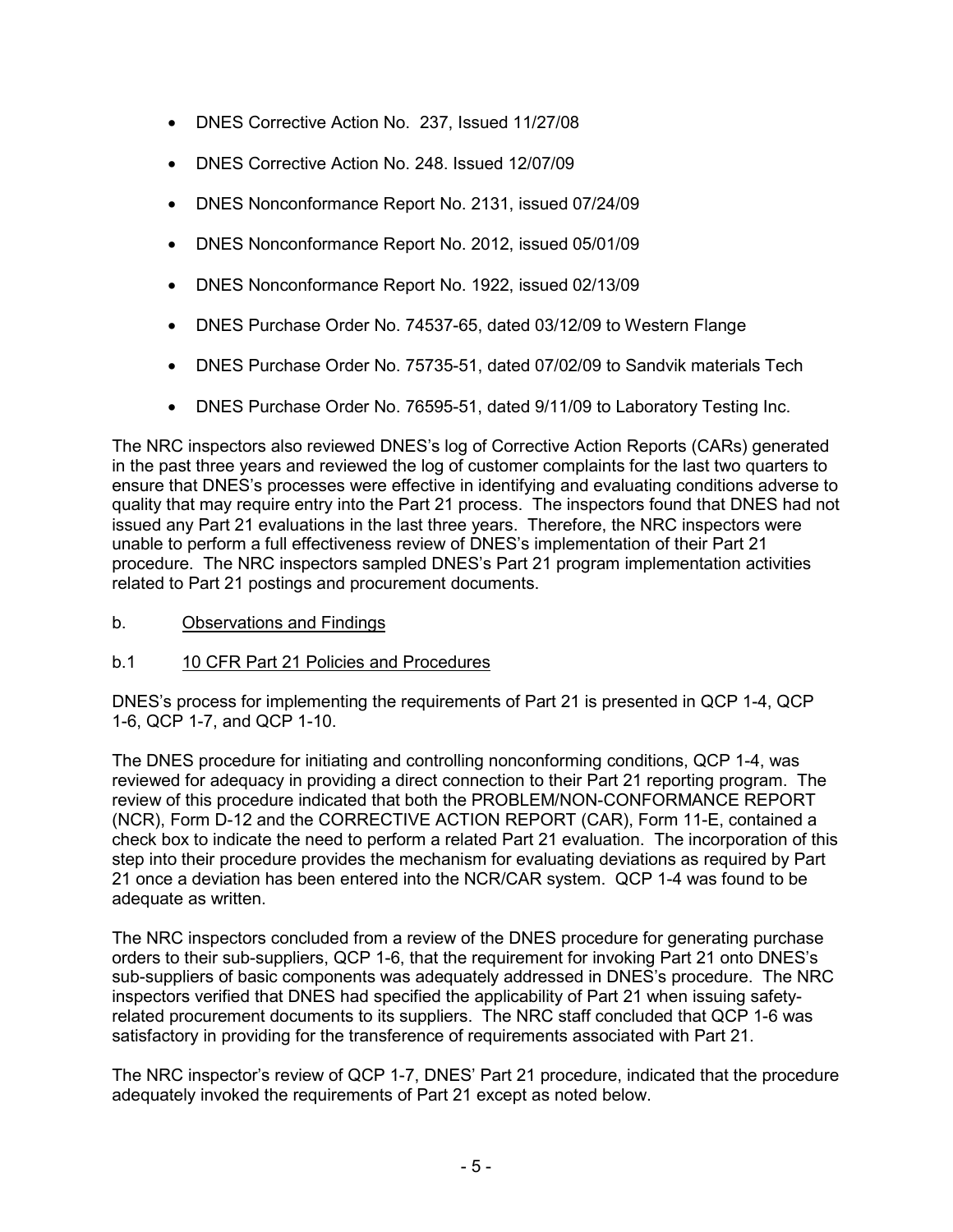QCP 1-7 provides the necessary process guidance to satisfy the following regulatory requirements of 10 CFR Part 21: a) processing evaluations in a timely fashion, b) content of the written report, c) notification of customers affected by a 10 CFR Part 21 evaluation, d) record retention of related documentation, e) guidance for NRC notification, f) requirements for the evaluation of a failure to comply or a defect as required by 10 CFR Part 21, and g) the requirements for postings as set forth in Section 21.6 of 10 CFR Part 21.

The NRC inspectors identified that QCP 1-7 failed to provide adequate guidance to DNES authorized personnel on how to perform a Part 21 evaluation of a deviation or failure to comply for some situations. Specifically, for drop shipped items, DNES staff was not able to determine the appropriate process requirements. Drop shipping occurs when the primary supplier (DNES) utilizes a sub-supplier to fill some or all of the material requirements specified on the licensee's purchase order, and rather than sending the product to DNES, the sub-supplier is instructed (by the primary supplier) to ship the product directly to the customer. In the case of DNES's drop shipping process, differences in understanding amongst DNES personnel relating to their roles and responsibilities where evidenced. The Director of QA indicated it would be the subsupplier's responsibility under that organizations Part 21 program to evaluate deviations and notify the NRC, while other DNES QA management personnel indicated it would be DNES's responsibility.

QCP 1-10, "Customer Complaint/Return Procedure", also provided contributing guidance for implementation of the DNES Part 21 program. The NRC inspectors concluded that, like QCP 1-7, QCP 1-10 also failed to require the generation of a DNES nonconformance report or corrective actions in cases where a basic component, drop shipped from a DNES authorized supplier, is rejected by DNES' customers at receipt inspection. QCP 1-10 requires a (Customer) Complaint Report form to be generated whenever DNES is notified, either verbally or written, of quality related concerns raised by DNES customers for materials or services provided in accordance with their "Quality System Program," but never requires the initiation of an NCR for drop shipped items. The generation and evaluation of an NCR are the first steps in the DNES process for evaluating items for reporting under Part 21. The procedural inadequacy of QCP 1-7 and QCP 1-10 was identified as one example of Violation 99900861/2009-201-01.

The NUPIC Lead Auditor was made aware of this issue during the inspection and actively participated with the NRC inspection team to assess the need for DNES to have issued NCRs for the nonconformances identified on the sample population of complaint forms. Consequently, the NUPIC Lead Auditor issued a finding addressing this deficiency.

# b.2 10 CFR Part 21 Implementation

The NRC inspectors performed an assessment of the implementation of DNES's procedure governing the control of non-conforming conditions and corrective actions, QCP 1-4. A sample population consisting of three NCRs, and three CARs, were reviewed to evaluate DNES's implementation of their Part 21 program. From this review, it was concluded that once a deviation is entered into the nonconformance and corrective action program, adequate process controls are in place to provide a direct connection between that process and DNES's Part 21 program. The NRC inspectors also concluded that the results of DNES's evaluations, including the determination not to notify the NRC as required by Part 21, were adequate.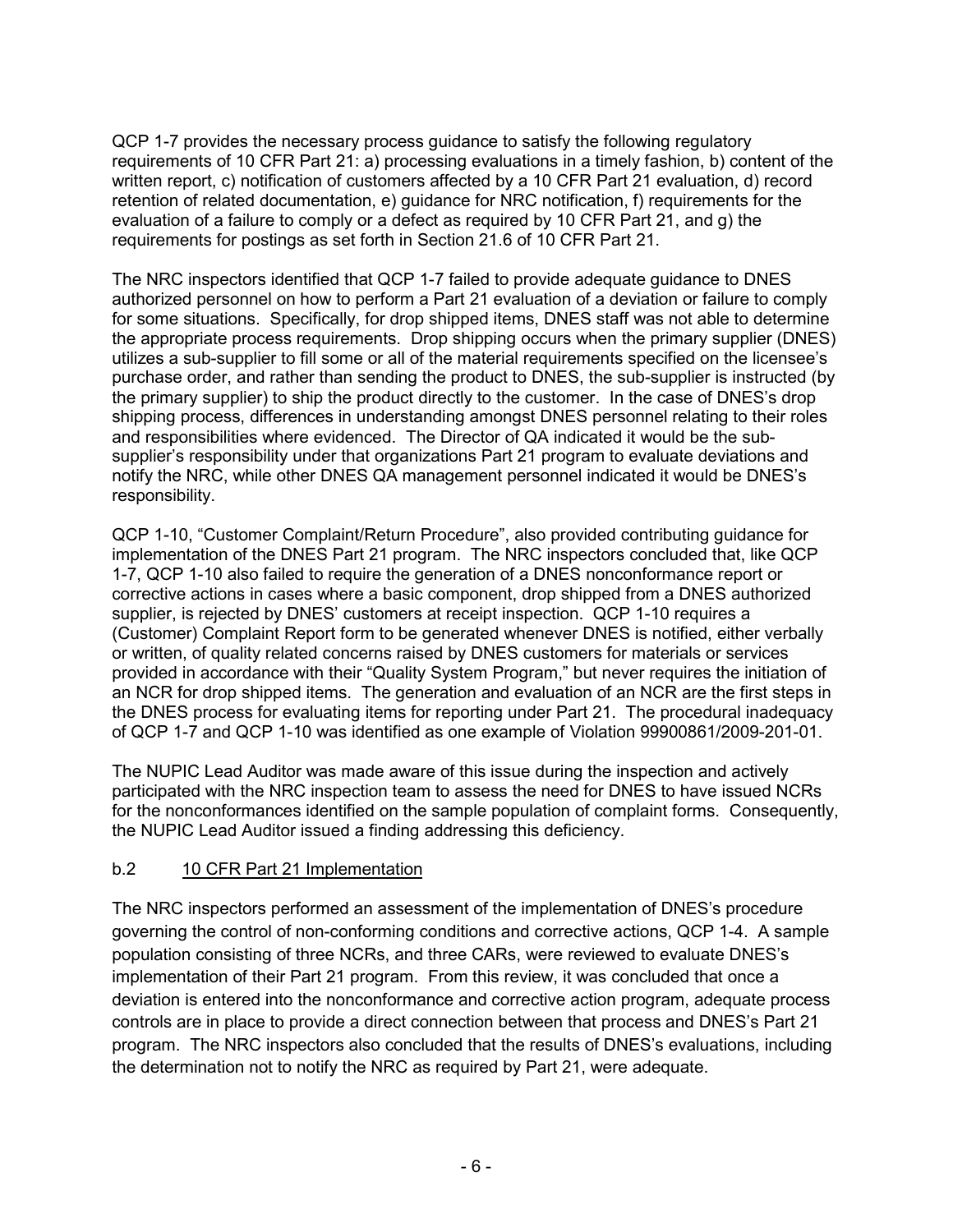NRC inspectors evaluated DNES's implementation of QCP 1-6, to verify that applicable regulatory requirements, design bases, and other requirements necessary to assure adequate quality controls were included or referenced in the documents for procurement of material. The review focused on DNES's ability to identify the applicability of Part 21 when issuing safetyrelated procurement documents (PO) to its suppliers, and to effectively pass those requirements onto those suppliers. The NRC inspectors concluded from this review, that, for the three DNES's safety-related POs sampled, the requirement for invoking Part 21 onto their subsuppliers of basic components was adequately implemented.

Implementation of the posting requirements specified in QCP 1-7, was accomplished by verifying that current copies of the 10 CFR Part 21 document, Section 206 of the Energy Reorganization Act of 1974, and QCP 1-7 were posted in conspicuous locations in the warehouse and office as stated in QCP 1-7. The remaining elements of the DNES Part 21 program specified in QCP 1-7 were evaluated from a procedural perspective only, since DNES had not performed a Part 21 evaluation in more than 5 years.

Implementation of DNES's procedure for processing customer complaints and/or returns, QCP 1-10, was also reviewed. A sample of 11 DNES (Customer) Complaint Reports from the six months just prior to the inspection, were reviewed to determine if DNES had performed evaluations of these deviations in accordance with the requirements of Part 21. Of the eleven Complaint Reports, the NRC inspectors determined that seven reports represented deviations that required further evaluation for the presence of a defect as required by Part 21. Upon further inspection of these seven, it was noted that four were initiated because of shipments from DNES, and three were related to shipments from sub-tier suppliers.

These Complaint Report Forms were identified as not having an NCR: (*Note the shipped from location designators for each*)

- 1. Complaint Report dated 12/02/09 Re: Crane PO 47264, [From: DNES]
- 2. Complaint Report dated 11/16/09 Re: T&T Enterprises/Invar PO 34325, [From: Sub]
- 3. Complaint Report dated 11/04/09 Re: Bechtel PO 25494.608, [From: Sub]
- 4. Complaint Report dated 10/20/09 Re: FP&L PO 00122312, [From: DNES]
- 5. Complaint Report dated 10/20/09 Re: Shaw Modular PO 56612 OP, [From: DNES]
- 6. Complaint Report dated 10/07/09 Re: APS PO 500536387, [From: DNES]
- 7. Complaint Report dated 07/31/09 Re: Areva PO 1008030104), [From: Sub]

Consequently, the NRC staff identified this issue as a second example of Violation 99900861/2009-201-01 to document DNES's failure to evaluate these seven deviations for the presence of defects that could represent a substantial safety hazard, as required in 10 CFR Part 21.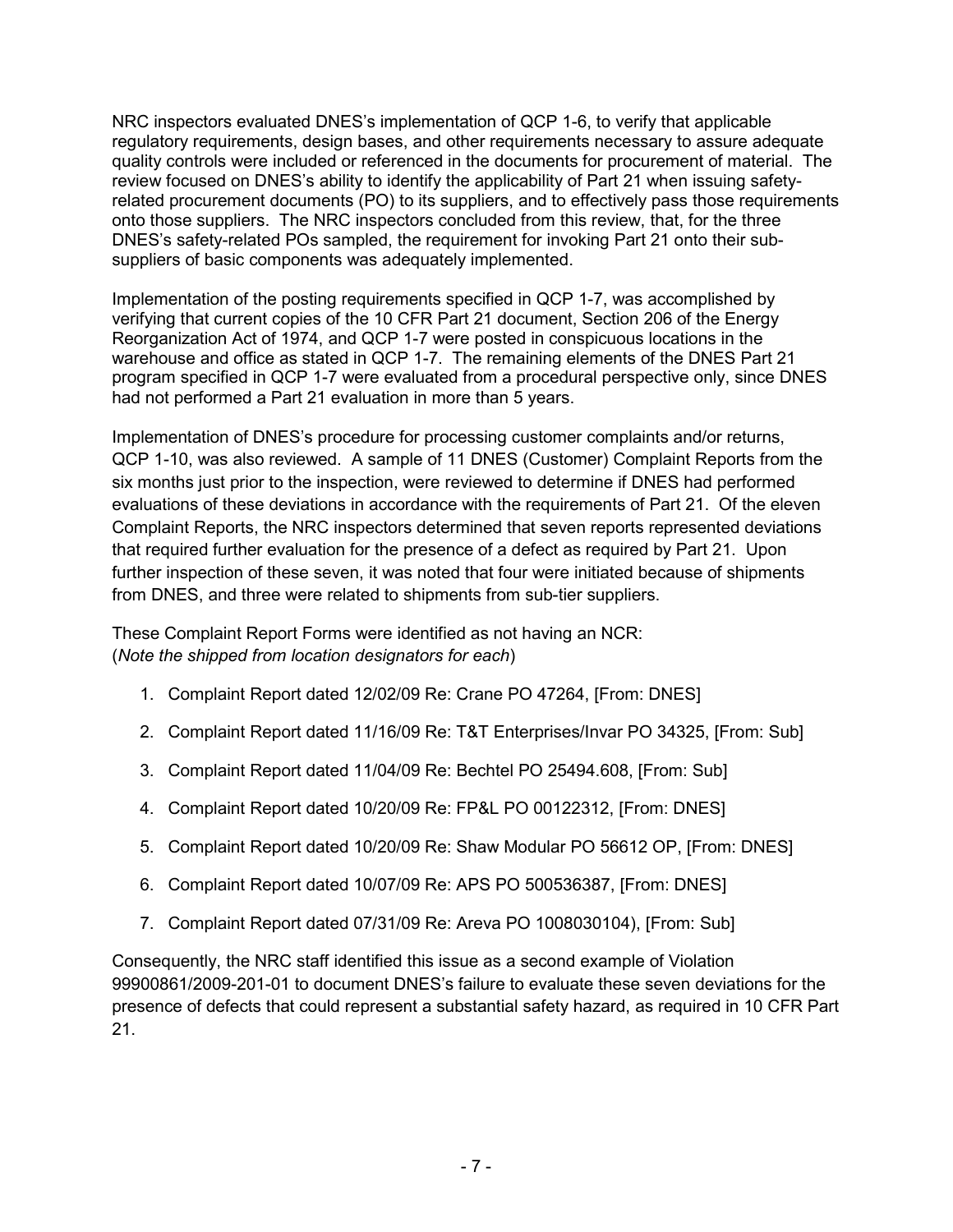# c. Conclusions

The NRC inspectors concluded, with the exception of the issues identified in NOVs 99900861/2009-201-01, that DNES's Part 21 program requirements were consistent with the regulatory requirements of 10 CFR Part 21 and were being effectively implemented.

## 2. Entrance and Exit Meetings

On December 7, 2009, the NRC inspection team discussed the scope of the inspection with Mr. Doug Vickery, Director of Quality and with the DNES management and quality assurance staff. On December 11, 2009, the NRC inspection team presented the inspection results and observations during an exit meeting with Mr. Vickery, along with Mr. Carl Rogers, President of DNES, Mr. Dave Stepp, QA Manager, Mr. Earl Estes, Assistant QA Manager, and Ms. Ruth Barber-Rich, QA Compliance Analyst. Lists of entrance and exit meeting attendees is attached to this report.